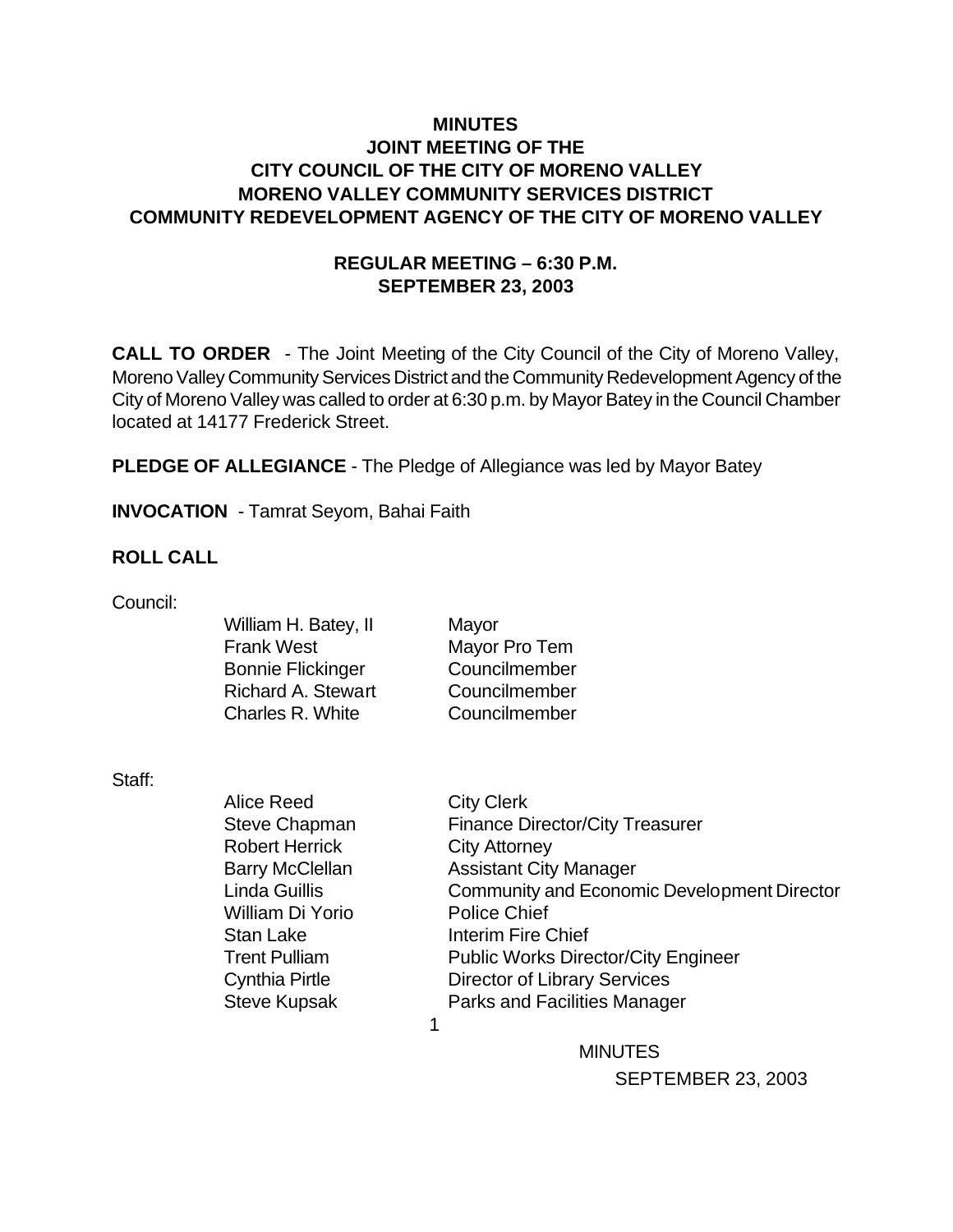### City Manager Rogers arrived at 7:10 p.m.

# **JOINT CONSENT CALENDARS (SECTIONS A-C) OF THE CITY COUNCIL OF THE CITY OF MORENO VALLEY, MORENO VALLEY COMMUNITY SERVICES DISTRICT, AND COMMUNITY REDEVELOPMENT AGENCY OF THE CITY OF MORENO VALLEY**

Mayor Batey opened the agenda items for the Consent Calendars for public comments; there being none, public comments were closed.

Councilmember Flickinger made a motion, seconded by Councilmember Stewart to approve the Consent Calendars in their entireties, as amended to reflect the correction to Item A3 – Minutes of 9/9/03. Motion carried 5-0. Roll call vote.

# **A. CONSENT CALENDAR** - **CITY COUNCIL**

- A1. ORDINANCES FIRST READING BY TITLE ONLY Waived reading of all Ordinance Introductions and read by title only.
- A2. MINUTES SPECIAL MEETING OF SEPTEMBER 2, 2003 Approved as submitted.
- A3. MINUTES REGULAR MEETING OF SEPTEMBER 9, 2003 Approved as amended.
- A4. NOTICE OF COMPLETION AND ACCEPTANCE OF THE TRAFFIC SIGNAL AT COLLEGE PARK FIRE STATION NO. 91, PROJECT NO. 02-4372540 (II) Accepted the work as complete for the traffic signal at College Park Fire Station No. 91, constructed by Pete & Sons Construction, Inc., 16510 Hoffa Lane, Riverside, California 92504; directed the City Clerk to record the Notice of Completion within ten (10) days at the office of the County Recorder of Riverside County, as required by Section 3093 of the California Civil Code; authorized the Director of Finance to release the retention to Pete & Sons Construction, Inc. thirty-five (35) calendar days after the date of recordation of the Notice of Completion, if no claims are filed against the project; and accepted the improvements into the City's maintained road system.
- A5. RECOMMEND ACCEPTANCE OF VISTA LOMAS PARK (PA-46)

2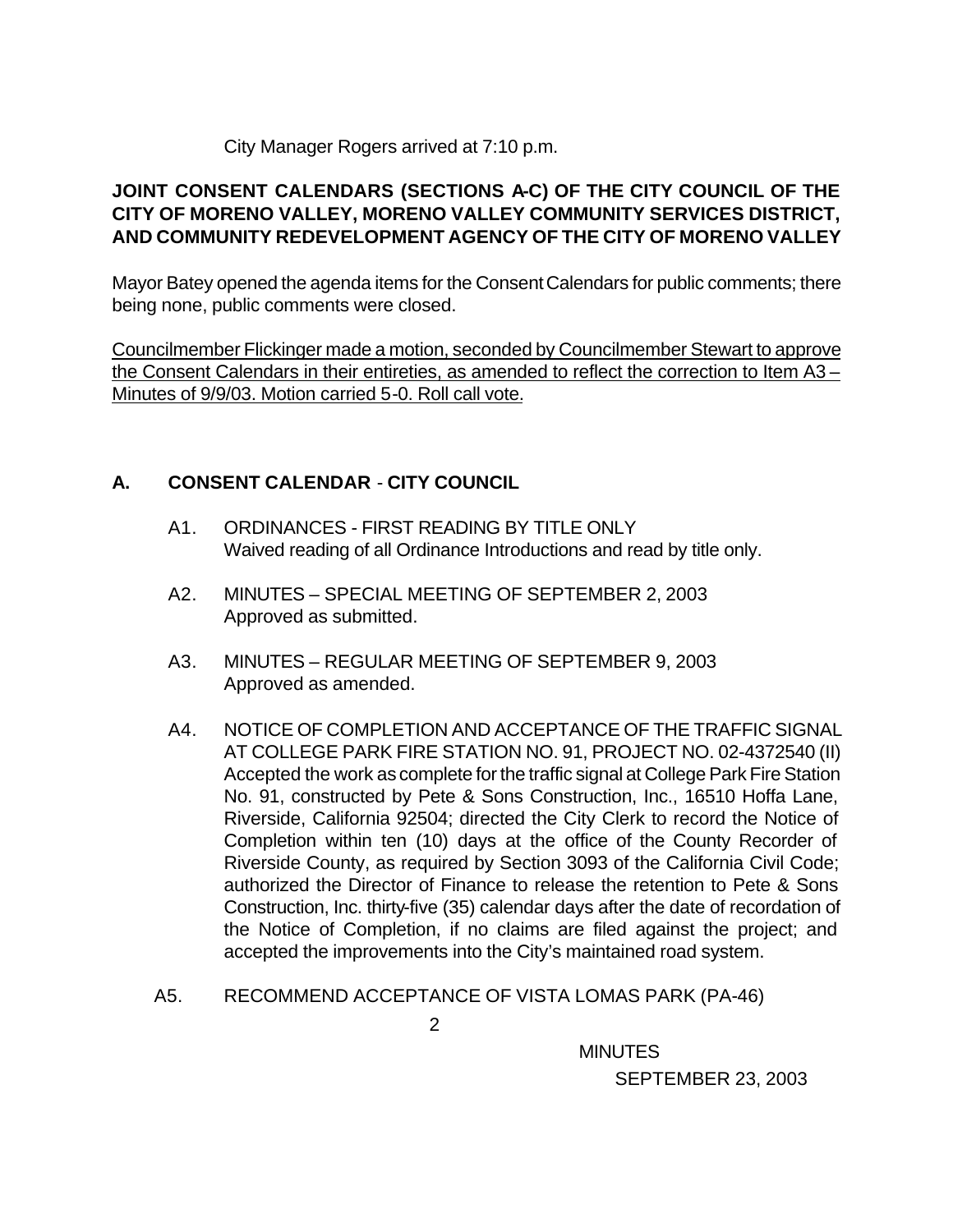Accepted Vista Lomas Park (PA-46) and its amenities as completed by Forecast Homes Tract 30286.

A6. MORENO VALLEY PUBLIC FINANCING AUTHORITY – ANNUAL REPORT AND RESOLUTION SETTING THE DATE, HOUR AND PLACE FOR HOLDING OF REGULAR MEETINGS (Report of: City Clerk's Department) The City Council in its capacity as Chairperson and Members of the Moreno Valley Public Financing Authority (the Authority) accepted the Annual Report of the Authority and adopted Resolution No. MVPFA 2003-01, setting the date, hour and place for the holding of regular meetings.

Resolution No. MVPFA 2003-01

A Resolution of the Moreno Valley Public Financing Authority Setting the Date, Hour and Place for the Holding of Regular Meetings

- A7. FINAL MAP 25956 AGREEMENT FOR PUBLIC IMPROVEMENTS TO REPLACE EXPIRED AGREEMENT FOR PUBLIC IMPROVEMENTS, SOUTH OF FIR AVENUE AND WEST OF KITCHING STREET (AFFORDABLE CALIFORNIA ESTATES) Approved the Agreement for Public Improvements to replace expired Agreement for Public Improvements for Final Map 25956; authorized the Mayor to execute the agreement; and directed the City Clerk to forward the signed agreement to the County Recorder's office for recordation.
- A8. FUND TRANSFER REQUEST FOR EDUCATIONAL ACCESS TELEVISION Approved a one-time transfer allocation of \$57,250.05 from the City's Public/Educational/Government (PEG) Access Special Fund to the Riverside Community College District for the purchase of audio and video equipment for the operation of educational access programming for KRCC – Channel 25.
- A9. APPROVE CONTINUING APPROPRIATIONS FOR FY 2003-04 BUDGET AND FINAL BUDGET ADJUSTMENTS/CORRECTIONS Approved the continuing appropriations for FY 2003-04 as presented on Attachments "A" through "E" and the budget adjustments/corrections as presented on Attachment "F".
- A10. WARRANT REPORT AUGUST, 2003 Adopted Resolution No. 2003-73, approving the Warrant Report, dated August, 2003 in the total amount of \$13,215,125.04.

3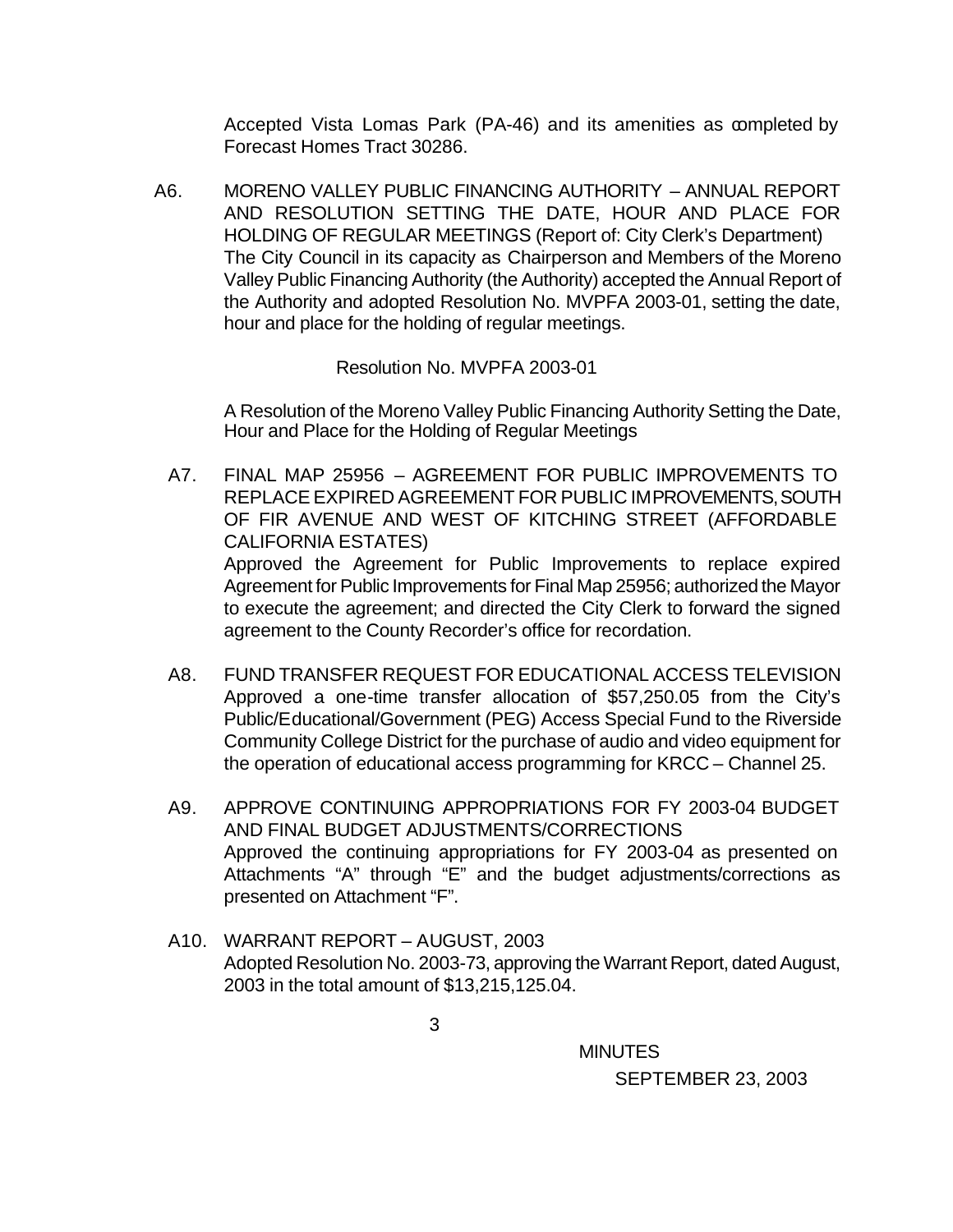# Resolution No. 2003-73

A Resolution of the City Council of the City of Moreno Valley, California, Approving the Warrant Report Dated August 31, 2003.

# **B. CONSENT CALENDAR** - **COMMUNITY SERVICES DISTRICT**

- B1. ORDINANCES FIRST READING BY TITLE ONLY Waived reading of all Ordinance Introductions and read by title only.
- B2. MINUTES SPECIAL MEETING OF SEPTEMBER 2, 2003 Approved as submitted.
- B3. MINUTES REGULAR MEETING OF SEPTEMBER 9, 2003 Approved as amended.
- B4. RECOMMEND ACCEPTANCE OF VISTA LOMAS PARK (PA-46) Accepted Vista Lomas Park (PA-46) and its amenities as completed by Forecast Homes Tract 30286.

# **C. CONSENT CALENDAR** - **COMMUNITY REDEVELOPMENT AGENCY**

- C1. ORDINANCES FIRST READING BY TITLE ONLY Waived reading of all Ordinance Introductions and read by title only.
- C2. MINUTES SPECIAL MEETING OF SEPTEMBER 2, 2003 Approved as submitted.
- C3. MINUTES REGULAR MEETING OF SEPTEMBER 9, 2003 Approved as amended.

# **D. PUBLIC HEARINGS**

D1. PUBLIC HEARING TO CONSIDER APPLICATION NOS. P02-109, P02-110

4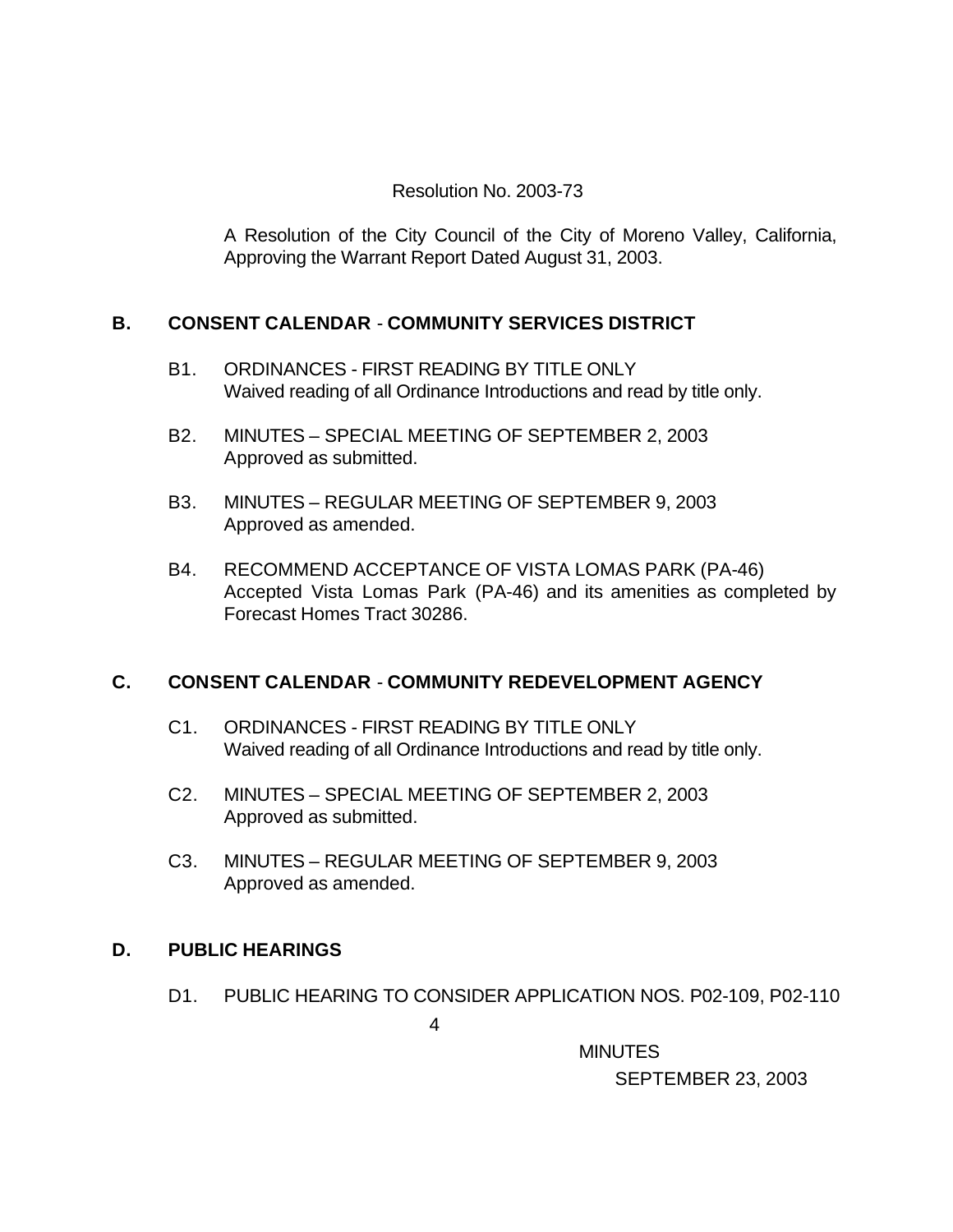AND P02-111, INVOLVING THE SOUTHEAST CORNER OF JOHN F. KENNEDY DRIVE AND CHAMPIONSHIP DRIVE, P02-109 IS A REVISION OF TENTATIVE TRACT 30233, A SUBDIVISION OF APPROXIMATELY 23.8 ACRES INTO 92 SINGLE-FAMILY RESIDENTIAL LOTS. P02-110 IS AN AMENDMENT TO THE MORENO VALLEY RANCH SPECIFIC PLAN AND THE OFFICIAL ZONING ATLAS THAT WOULD CHANGE THE ZONING FOR PLANNING AREA 74 (PA 74) FROM PARK TO MEDIUM LOW DENSITY RESIDENTIAL. P02-111, IS AN AMENDMENT TO THE MORENO VALLEY RANCH SECOND AMENDED DEVELOPMENT AGREEMENT TO ALLOW PAYMENT OF PARK FEES IN LIEU OF DEDICATION OF PA 74

Mayor Batey opened the public testimony portion of the public hearing; there being none, public testimony was closed.

Councilmember Flickinger made a motion, seconded by Mayor Pro Tem West to adopt a Negative Declaration for Application Nos. P02-109, P02-110 and P02-111, as amended. Motion carried 5-0. Roll call vote.

Councilmember Flickinger made a motion, seconded by Mayor Pro Tem West to introduce City Council Ordinance No. 638, as amended, based on the findings contained in the Ordinance, thereby, approving: (1) Moreno Valley Ranch Specific Plan Amendment No. 11; (2) an amendment to the Official Zoning Atlas; and (3) Amendment to the Moreno Valley Ranch Second Amended Development Agreement between the City of Moreno Valley and KB Home of Greater Los Angeles, Inc. Motion carried 5-0. Roll call vote.

#### Ordinance No. 638

An Ordinance of the City Council of the City of Moreno Valley, California, (1) Amending the Moreno Valley Specific Plan (Amendment No. 11) and the Official Zoning Atlas by Changing the Zoning Designation for Planning Area 74 from Park to Medium Low Density Residential; and (2) Amending the Moreno Valley Ranch Second Amendment Development Agreement to Allow Payment of Fees In-Lieu of Dedication of Planning Area 74 (Involving Planning Areas 69 and 74, Located at the Southeast Corner of John F. Kennedy Drive and Championship Drive)

Councilmember Flickinger made a motion, seconded by Mayor Pro Tem West to adopt City Council Resolution No. 2003-72, as amended, approving Tentative Tract Map No. 30233 (P02-109), based on the findings in the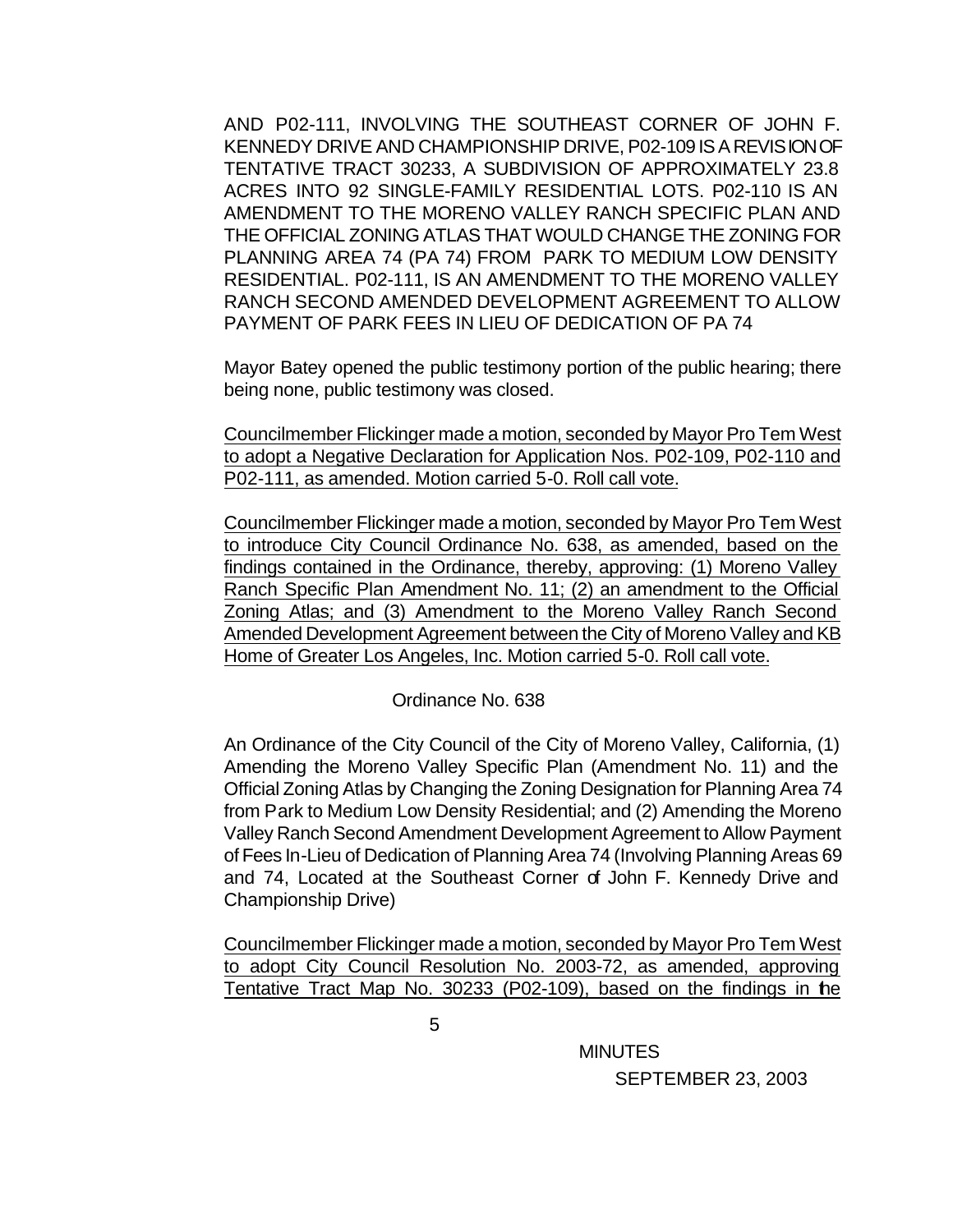resolution and subject to the conditions of approval attached to the resolution. Motion carried 5-0. Roll call vote.

# Resolution No 2003-72

A Resolution of the City Council of the City of Moreno Valley Approving P02- 109, A Revision of Tentative Tract 30233, A Subdivision of Approximately 23.8 Acres Into 92 Single Family Lots (Involving Planning Areas 69 and 74, Located at the Southeast Corner of John F. Kennedy Drive and Championship Drive)

# **E. ITEMS REMOVED FROM CONSENT CALENDARS FOR DISCUSSION OR SEPARATE ACTION - NONE**

# **F. REPORTS**

F1. REPORT TO CONSIDER PUBLIC COMMENTS REGARDING MAIL BALLOT PROCEEDING FOR COMMUNITY SERVICES DISTRICT ZONE D (PARKWAY LANDSCAPE MAINTENANCE) – TENTATIVE TRACT 11848 - WEST SIDE OF GRAHAM STREET, BETWEEN SUNNYMEADOWS DRIVE AND OLD VALLEY DRIVE

President Batey opened the agenda item for public comments; there being none, public comments were closed.

Boardmember White made a motion, seconded by Boardmember Stewart to receive and file. Motion carried unanimously.

F2. REPORT TO CONSIDER PUBLIC COMMENTS REGARDING MAIL BALLOT PROCEEDINGS FOR TENTATIVE TRACT 27523 (AND ALL AFFECTED PHASES) FOR: 1) INCLUSION INTO COMMUNITY SERVICES DISTRICT (CSD) ZONES B (RESIDENTIAL STREET LIGHTING) AND D (PARKWAY LANDSCAPE MAINTENANCE); 2) APPROVAL OF THE NATIONAL POLLUTANT DISCHARGE ELIMINATION SYSTEM (NPDES) REGULATORY RATE SCHEDULE

President Batey opened the agenda item for public comments; there being none, public comments were closed.

 $\overline{6}$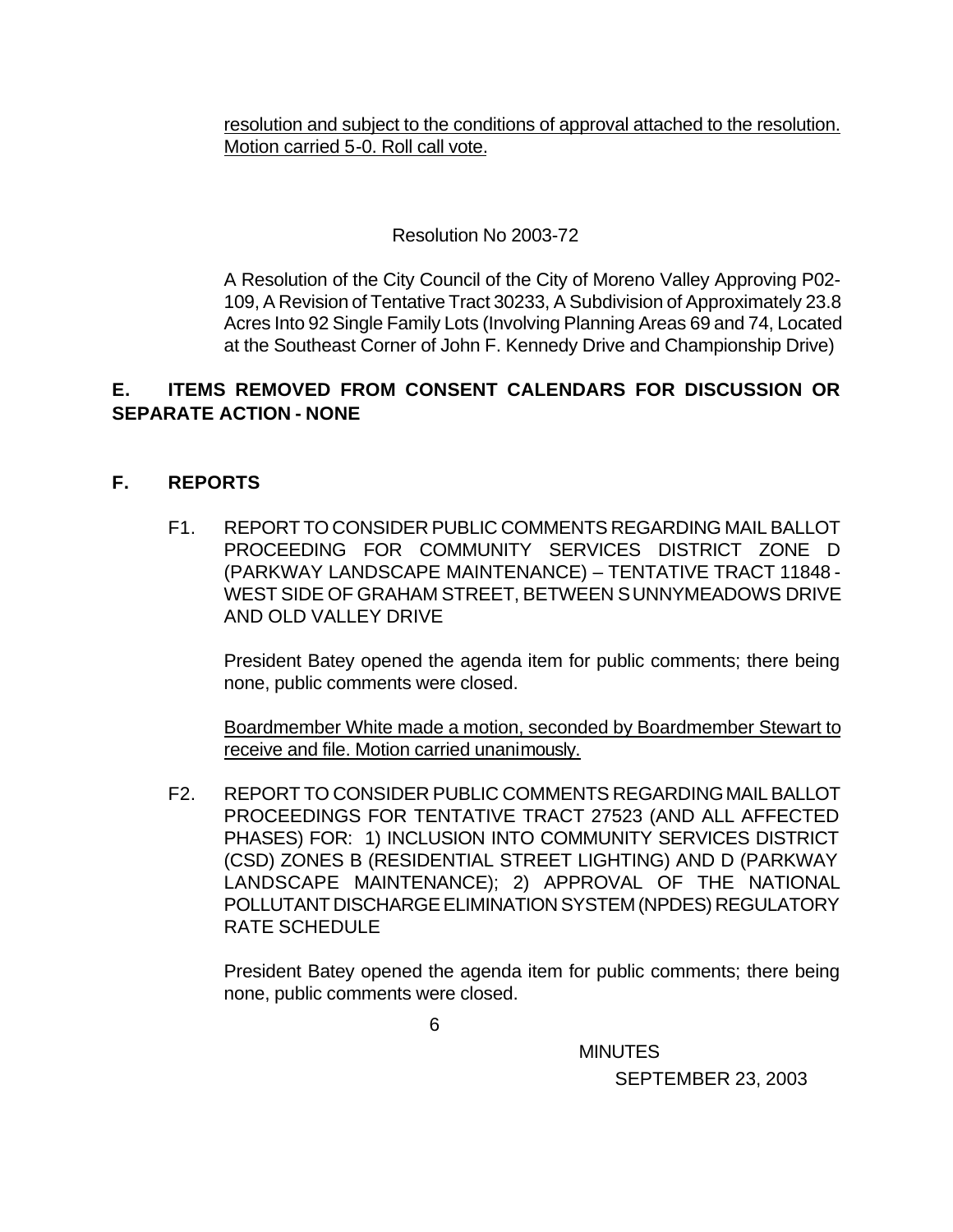Boardmember White made a motion, seconded by Boardmember Stewart to receive and file. Motion carried unanimously.

### **RECESS; RECONVENE**

#### F3. 5-YEAR PLAN - CEDD PART 1- (POWER POINT PRESENTATION)

Mayor Batey opened the agenda item for public comments; there being none, public comments were closed.

Councilmember White made a motion, seconded by Mayor Pro Tem West to receive and file. Motion carried unanimously.

### F4. LEGISLATIVE UPDATE

Mayor Batey opened the agenda item for public comments; there being none, public comments were closed.

Councilmember White made a motion, seconded by Mayor Pro Tem West to receive, file and ratify. Motion carried unanimously.

#### **RECESS; RECONVENE**

F5. ORAL UPDATE ON PROGRESS OF IMPLEMENTATION OF MUNICIPAL ELECTRIC UTILITY BY THE CITY MANAGER

Mayor Batey opened the agenda item for public comments, which were received from Norma Cortez, Joseph Lorenzana, John Hayes, Pete Bleckert; Louise Mazochi; Ray Hosman and Ela Pappo.

City Manager Rogers announced that with approval of the City Council a Special Council Meeting (televised) will be held on Tuesday, September 30<sup>th</sup> to address the questions that have been received regarding this item. An additional Special Council Meeting will be held in conjunction with the Closed Session scheduled for October  $7<sup>th</sup>$ .

7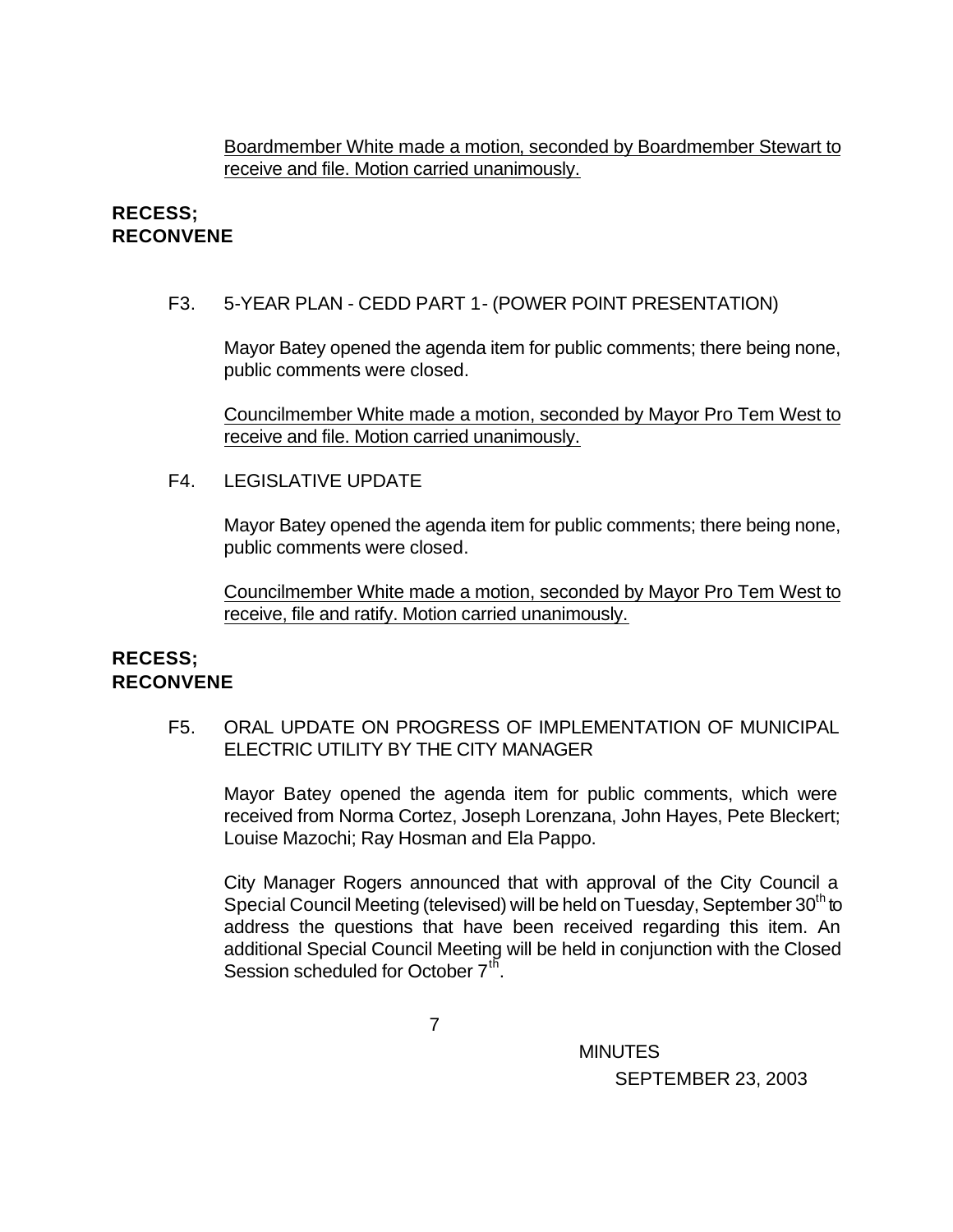# PUBLIC COMMENTS **ON ANY SUBJECT NOT ON THE AGENDA** UNDER THE JURISDICTION OF THE CITY COUNCIL ARE AS FOLLOWS:

### Margie Breitkreuz – 27860 Locust Ave.

- 1) Supports dog park concept at the Equestrian Park
- 2) Formation of committee to seek donations to fund dog park

### John Hayes – Address matter of record

1) TUMF fees

### Daryl Terrell – Address matter of record

1) Supports "Charter City" concept

### Priscilla Banks – Address matter of record

- 1) Municipal Utility
- 2) Utility User's Tax

### Ray Hosman – Address matter of record

1) Utility User's tax

### Pete Bleckert – Address matter of record

- 1) Utility User's Tax
- F6. CITY MANAGER'S REPORT (Informational Oral Presentation not for Council action)

The City Manager asked Interim Fire Chief Stan Lake to give a brief update to the Council on Box Springs Mutual Water Company

Councilmember Flickinger made a motion, seconded by Mayor Pro Tem West to add item F7. to the agenda as the item arose after the Council agenda was posted. Motion carried 5-0. Roll call vote.

F7. Councilmember Flickinger made a motion, seconded by Mayor Pro Tem West authorizing the Mayor to form the Box Springs Mutual Water District Task Force. Motion carried 5-0. Roll call vote.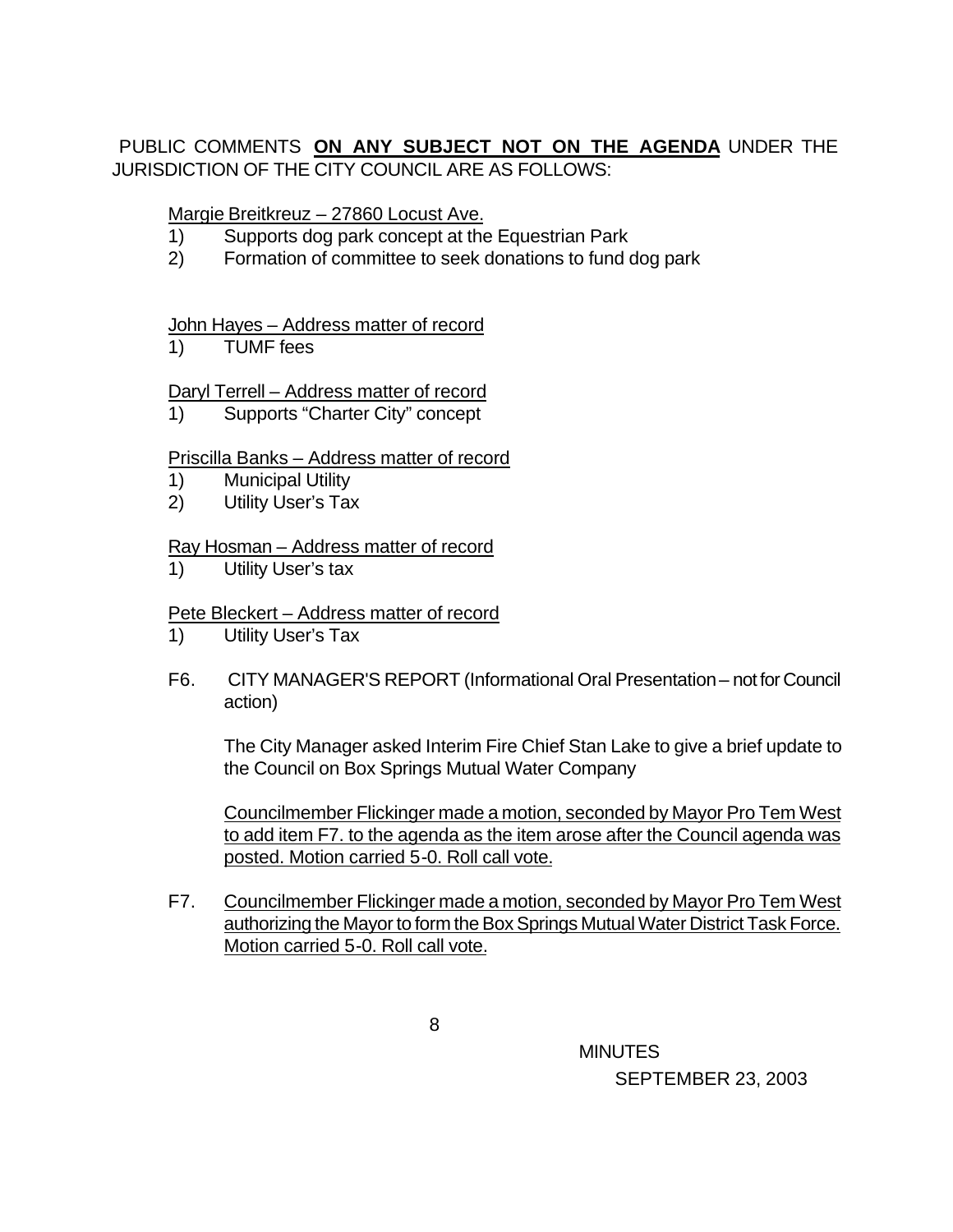# **G. LEGISLATIVE ACTIONS**

ORDINANCES - 1ST READING AND INTRODUCTION

G1. INTRODUCTION OF ORDINANCE NO. 636, DESIGNATING SPEED LIMIT RECERTIFICATION ON VARIOUS STREETS (CONTINUED FROM SEPTEMBER 9, 2003)

Mayor Batey opened the agenda item for public comments; there being none, public comments were closed.

Councilmember Stewart made a motion, seconded by Councilmember White to receive and file the report and introduce Ordinance No. 636. Motion carried 4-0- 1, Mayor Pro Tem West abstaining. Roll call vote.

Ordinance No. 636

Ordinance of the City Council of the City of Moreno Valley, California, Amending Section 12.20.020 of Chapter 12.20 of the City of Moreno Valley Municipal Code Relating to a Prima Facie Speed Limit for Certain Streets

ORDINANCES - 2ND READING AND ADOPTION - NONE

ORDINANCES - URGENCY ORDINANCES – NONE

RESOLUTIONS – NONE

# **CLOSING COMMENTS AND/OR REPORTS OF THE CITY COUNCIL, COMMUNITY SERVICES DISTRICT, OR COMMUNITY REDEVELOPMENT AGENCY**

Councilmember White

- 1) Supports Dog Park concept would like to see interested citizens proceed with securing funding for the facility – City will be glad to support morally
- 2) "Will of the People" has been exhibited by the three elections where the Utility User's Tax has been approved by the citizens
- 3) Stated there is no "hidden money" in the budget encouraged citizens to look at the City budget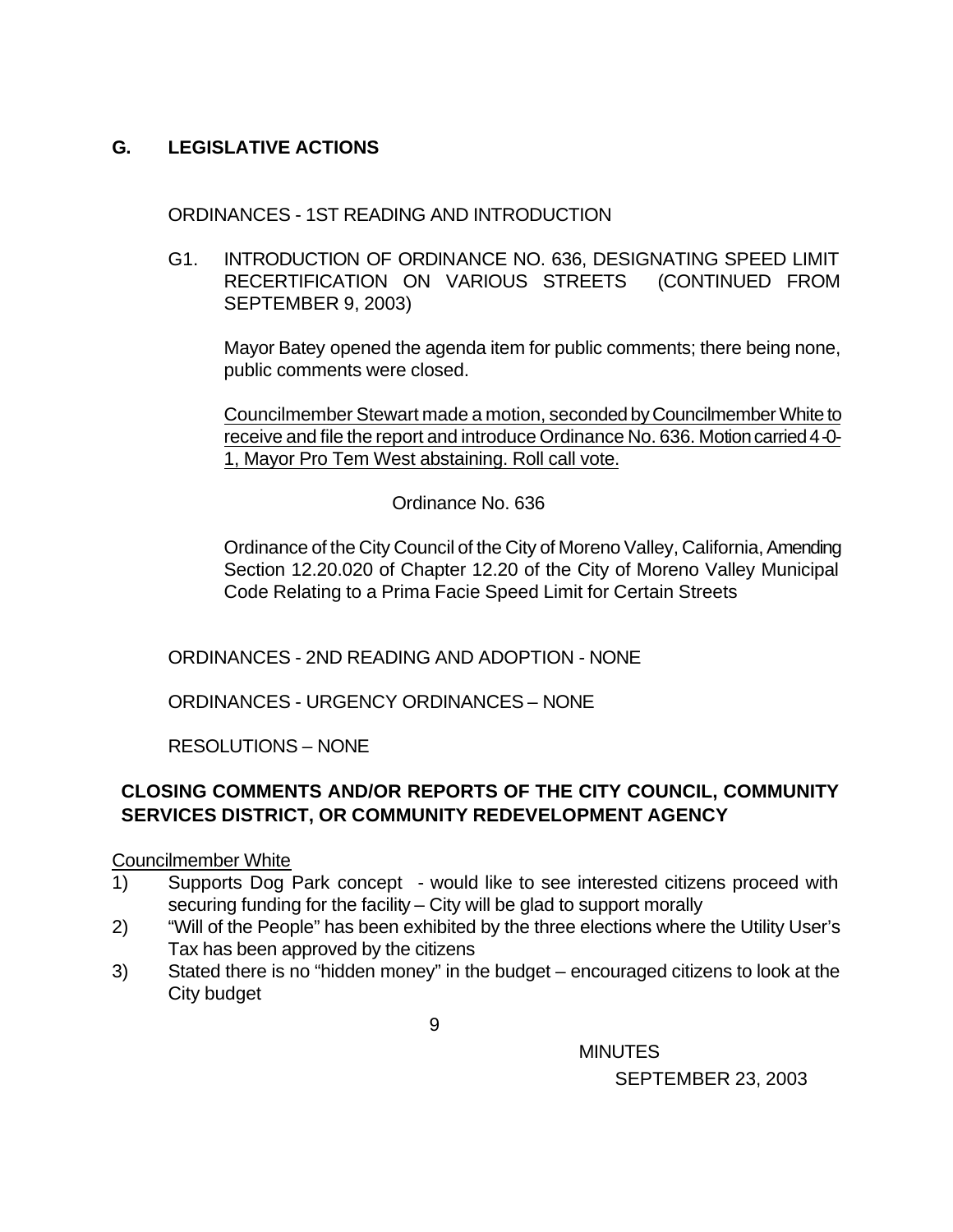# Councilmember Flickinger

- 1) Supports Dog Park and the interest by the Trailseekers to raise needed funding
- 2) Stated TUMF exemptions are based on date of project
- 3) Proposition 218 gives the proponents of the Utility User's Tax the right to put a repeal of the Utility User's tax on the ballot with very few signatures on the petition but also restricts it to every two years on the ballot
- 4) Clarified that there are gangs in Moreno Valley but we don't have gang infested neighborhoods
- 5) Stated Perris Boulevard south of Alessandro is looking wonderful due to new construction with the exception of the apartments off Perris and Sheila Street– a City task force has been formed to address solutions to the problems in that neighborhood and make it compatible with the surrounding area

# Councilmember Stewart

- 1) Announced the death of his father on September  $19<sup>th</sup>$  services will be held this **Thursday**
- 2) Clarified his comment to the Press Enterprise regarding Closed Session item criteria
- 3) Stated that the proposed transportation corridor through Pigeon Pass in and out of Moreno Valley is not news and had been in the discussion process for years – invited residents to contact him if they have questions
- 4) TUMF exemptions only apply at a certain point in process
- 5) The proposed municipal utility is the City's attempt to be competitive in attracting new businesses
- 6) Supports the Dog Park concept presented by Ms. Breitkreuz of the Trailseekers

# Mayor Pro Tem West

- 1) Thanked staff for the proposal for the comprehensive multi-year private street restoration project
- 2) Supports Dog Park idea

# Mayor Batey

- 1) Expressed condolences from the City Council to Councilman Stewart on the loss of his father
- 2) Attended meeting with RCHCA on September  $11<sup>th</sup>$  will be meeting with Supervisor Ashley and Richard Lashbrook regarding the multi-species plan the County wants the City to participate in
- 3) Community of Promise task force is moving ahead approximately 45 people on the task force and 24 people on the board of directors including Cynthia Pirtle, Library Director and have made their application to Washington, DC to have Moreno Valley